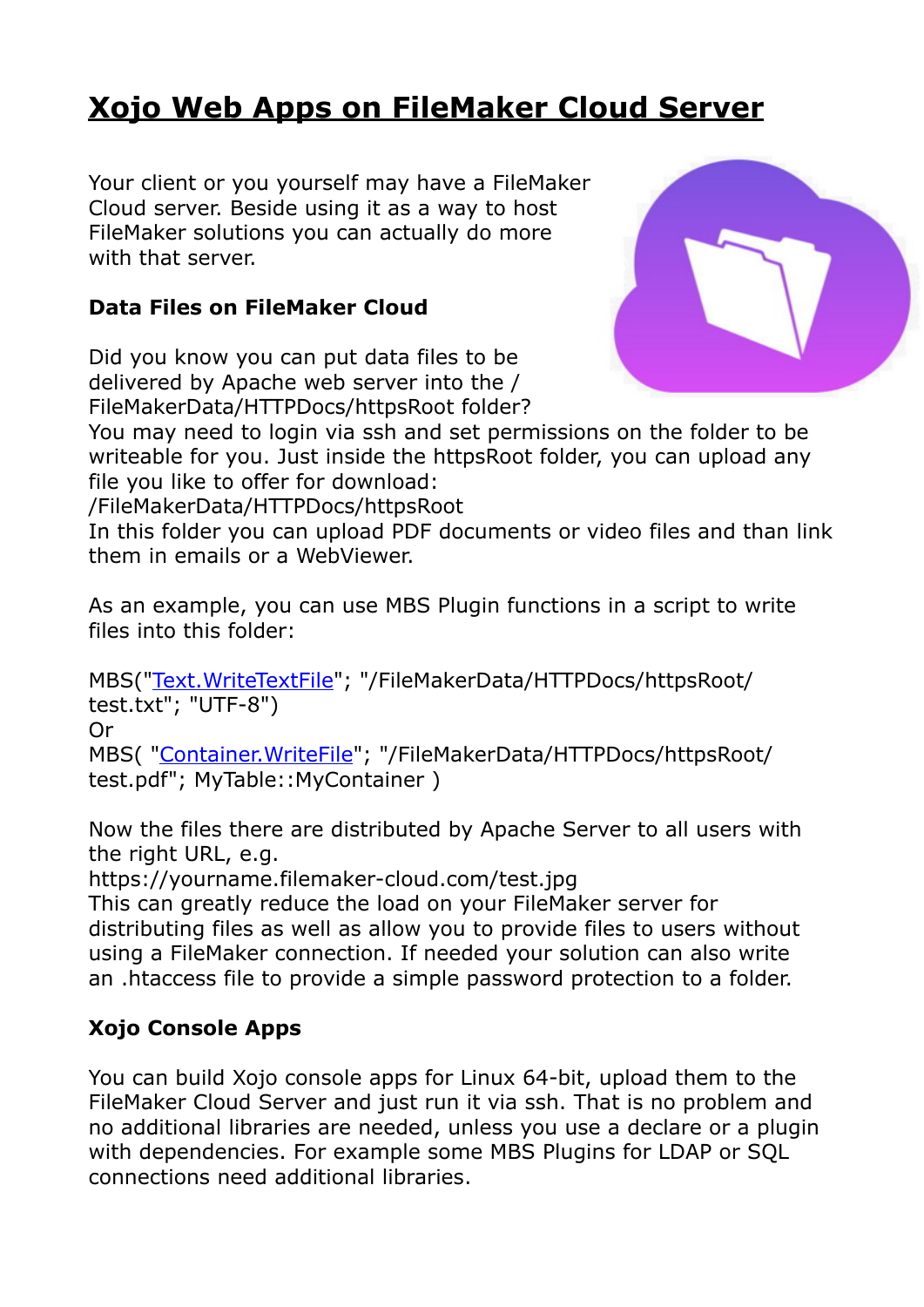## **Xojo Web App as Standalone**

You can build Xojo Web Apps and run them on this servers in addition to your FileMaker Web Direct solution.

A stand alone server can run there and use a higher port number. To allow the service, you need to login and run the app as daemon, e.g. with a & operator. See Xojo's deployment documentation for linux for details. For your AWS server, please check security group settings (external firewall) and add a rule to allow the port. Also login to your server via ssh and add a rule to the internal firewall:

sudo firewall-cmd --permanent --zone=public --add-port=9001/tcp sudo firewall-cmd --reload

This example open port 9001. For me port 9000 is blocked by some other service.

Now you can use your web app with an URL like http:// yourname.filemaker-cloud.com:9001/ in a browser.

## **Xojo Web App with CGI**

While stand alone can be more responsive by using web sockets and skipping apache + cgi as extra layers, you may prefer to use apache. The apache Webserver will do the SSL encryption and the CGI script will automatically launch the Xojo app on demand.

First, you need to install perl cgi module:

sudo yum install perl-CGI

And edit httpd.conf in /FileMakerData/HTTPConf to add another load module call:

LoadModule cgi\_module /usr/lib64/httpd/modules/mod\_cgi.so Further down, you need to uncomment the AddHandler CGI line:

AddHandler cgi-script .cgi

Further down, we also need to allow ExecCGI for the folder, so you add this directory configuration:

<Directory "\${HTTP\_ROOT}/htdocs/httpsRoot">

Options +ExecCGI +FollowSymLinks +MultiViews

AllowOverride All

</Directory>

Restart server here to apply changes. I didn't figure out the command to restart just apache, but if you know, please post a comment.

Finally you can upload your Xojo web app to a subfolder in / FileMakerData/HTTPDocs/httpsRoot/ and start it. Permissions must be correct: directory writeable, config.cfg writable and cgi and app itself be executable. But otherwise it should just work as like any other web deployment.